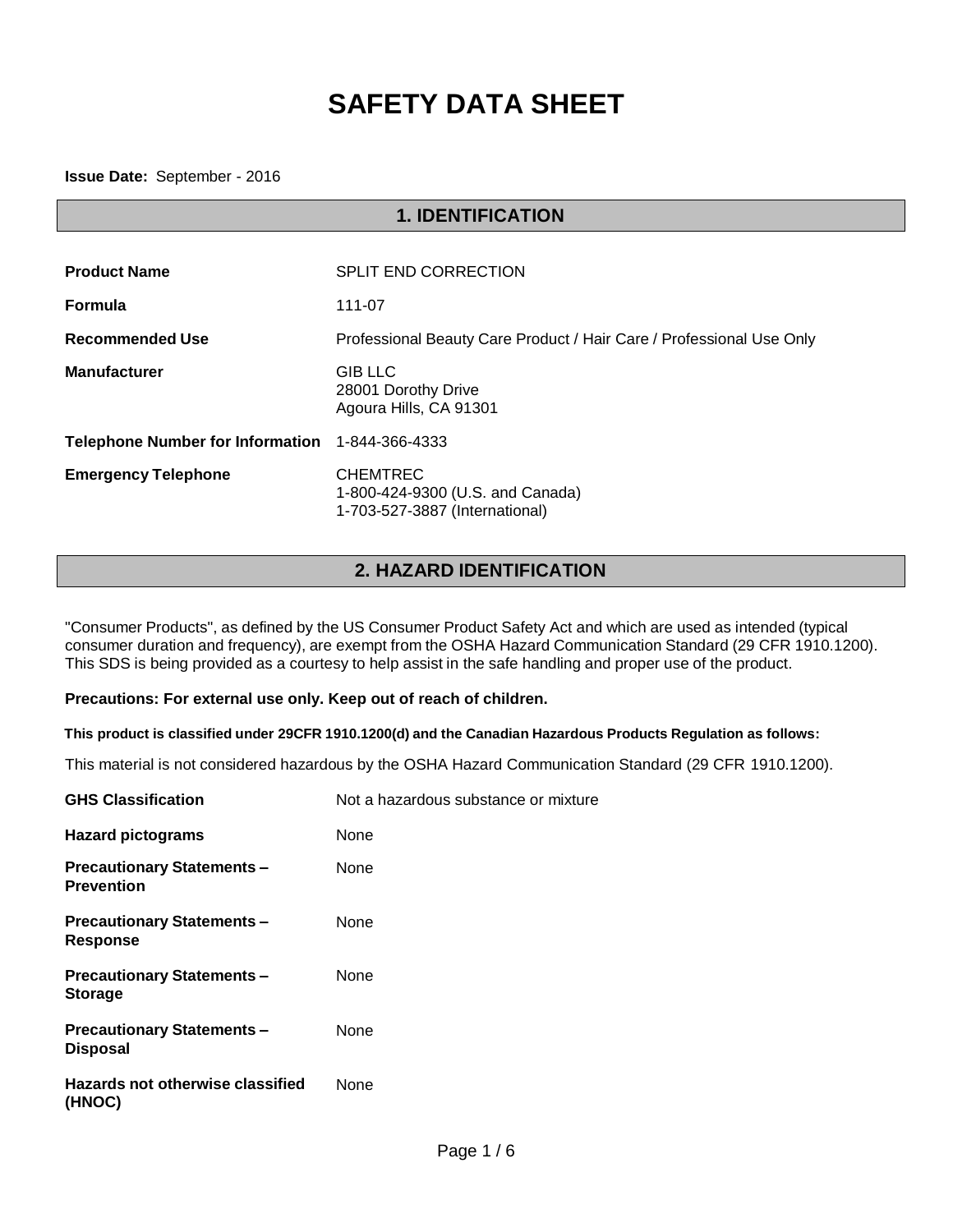## **3. COMPOSITION/INFORMATION ON INGREDIENTS**

The complete ingredient list for the finished product is as follows:

Water (Aqua), Cetearyl Alcohol, Behentrimonium Methosulfate, Amodimethicone, Hydrolyzed Pea Protein PG-Propyl Silanetriol, Collagen Amino Acids, Euterpe Oleracea Fruit Extract, Hypnea Musciformis Extract, Gellidiela Acerosa Extract, Sargassum Filipendula Extract, Butylene Glycol, Laureth-9, Trideceth-12, Dimethyl Urea, Glycerin, Bixa Orellana Seed Extract, C13-C14 Isoparaffin, Myrciaria Dubia Fruit Extract, C11-15 Pareth-7, Caprylic /Capric Triglyceride, PEG-75 Lanolin, Sorbitol, Hydroxyethylcellulose, Citric Acid, Amyl Cinnamal, Benzyl Benzoate, Benzyl Cinnamate, Benzyl Salicylate, Citronellol, Eugenol, Geraniol, Hexyl Cinnamal, Hydroxyisohexyl 3-Cyclohexene Carboxaldehyde, Butylphenyl Methylpropional, Linalool, Alpha Isomethyl Ionone, Phenoxyethanol, Caprylyl Glycol, Chlorphenesin, Fragrance (Parfum).

Statement: Exact percentage of composition has been withheld as a trade secret.

## **4. FIRST AID MEASURES**

#### **First aid measures for different exposure routes**

| Eye contact                                                                     | Rinse immediately with plenty of water, also under the eyelids, for at least 15<br>minutes. Get medical attention immediately if irritation persists. |
|---------------------------------------------------------------------------------|-------------------------------------------------------------------------------------------------------------------------------------------------------|
| <b>Skin contact</b>                                                             | None under normal use.                                                                                                                                |
| Ingestion                                                                       | Not an expected route of exposure. If swallowed: Clean mouth with water and<br>afterwards drink plenty of water.                                      |
| <b>Inhalation</b>                                                               | None under normal use.                                                                                                                                |
| Most important symptoms/effects, No information available.<br>acute and delayed |                                                                                                                                                       |

**Indication of immediate medical attention and special treatment needed, if necessary**

**Notes to Physician** Treat symptomatically.

## **5. FIRE-FIGHTING MEASURES**

| <b>Suitable Extinguishing Media</b>               | Water. Dry chemical. Alcohol-resistant foam.                                                                                              |
|---------------------------------------------------|-------------------------------------------------------------------------------------------------------------------------------------------|
| <b>Unsuitable Extinguishing Media</b>             | None.                                                                                                                                     |
| <b>Special hazard</b>                             | None known.                                                                                                                               |
| Special protective equipment for<br>fire-fighters | As in any fire, wear self-contained breathing apparatus pressure-demand,<br>MSHA/NIOSH (approved or equivalent) and full protective gear. |
| Specific hazards arising from<br>the chemical     | None.                                                                                                                                     |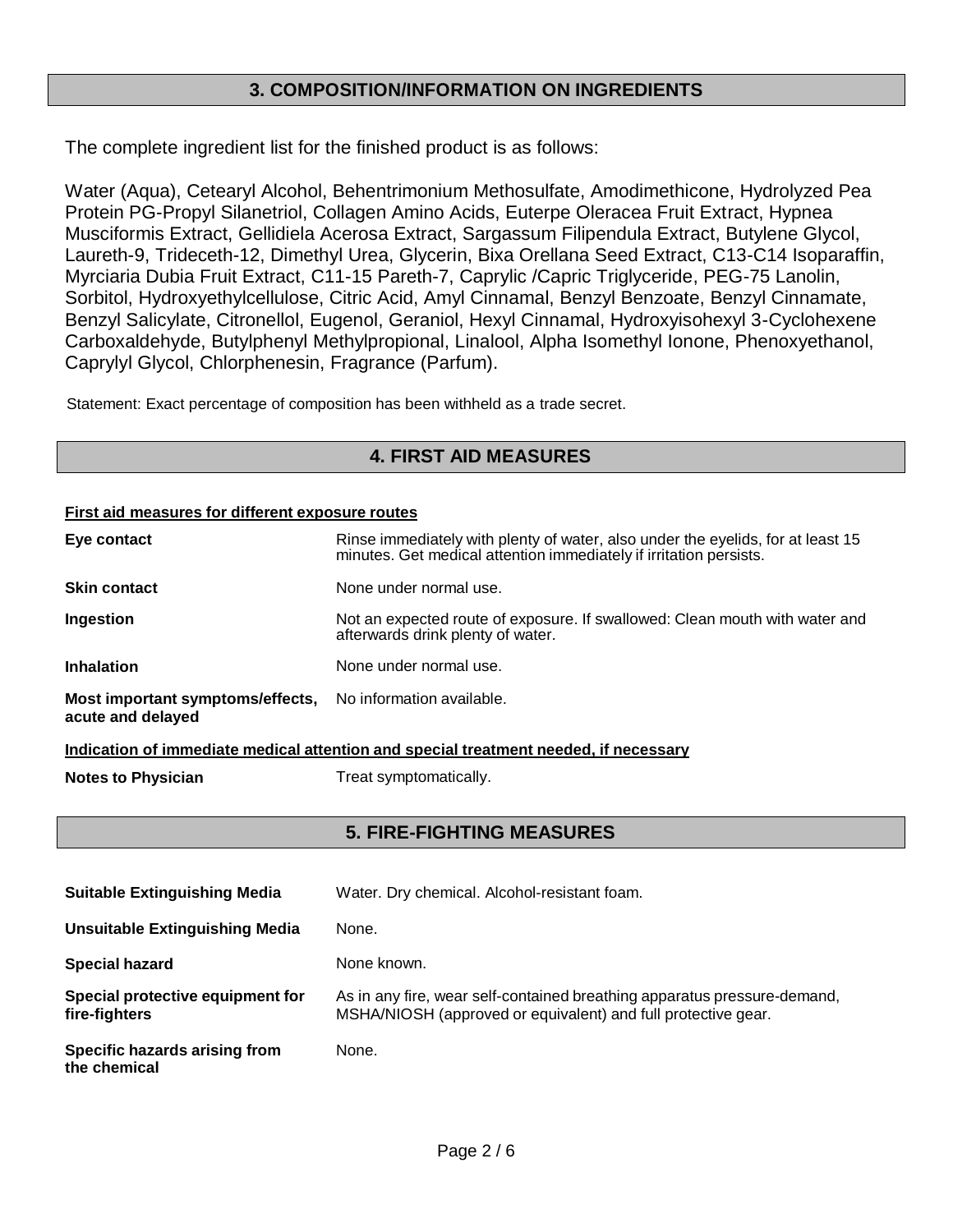## **6. ACCIDENTAL RELEASE MEASURES**

| Personal precautions, protective equipment and emergency procedures |                                                                                                                                                                                                                                       |  |
|---------------------------------------------------------------------|---------------------------------------------------------------------------------------------------------------------------------------------------------------------------------------------------------------------------------------|--|
| <b>Personal precautions</b>                                         | None under normal use conditions.                                                                                                                                                                                                     |  |
| Advice for emergency responders                                     | Use personal protective equipment as required.                                                                                                                                                                                        |  |
| <b>Environmental precautions</b>                                    | Do not discharge product into natural waters without pre-treatment or adequate<br>dilution.                                                                                                                                           |  |
| Methods and materials for containment and cleaning up               |                                                                                                                                                                                                                                       |  |
| <b>Methods for containment</b>                                      | Prevent product from entering drains. Prevent further leakage or spillage if safe to<br>do so.                                                                                                                                        |  |
| Methods for cleaning up                                             | Contain spillage, and then collect with non-combustible absorbent material, (e.g.<br>sand, earth, diatomaceous earth, vermiculite) and place in container for disposal<br>according to local / national regulations (see section 13). |  |

## **7. HANDLING AND STORAGE**

| <b>Precautions for safe handling</b>                         |                                                                          |  |
|--------------------------------------------------------------|--------------------------------------------------------------------------|--|
| Advice on safe handling                                      | Keep container closed when not in use.                                   |  |
| Conditions for safe storage, including any incompatibilities |                                                                          |  |
| <b>Storage Conditions</b>                                    | Keep containers tightly closed in a dry, cool and well-ventilated place. |  |
| Incompatible products                                        | None known.                                                              |  |

## **8. EXPOSURE CONTROLS/PERSONAL PROTECTION**

| <b>Control parameters</b>            |                                                                        |
|--------------------------------------|------------------------------------------------------------------------|
| <b>Exposure Guidelines</b>           | Exposure guidelines are not relevant when product is used as intended. |
|                                      |                                                                        |
| <b>Exposure controls</b>             |                                                                        |
| <b>Engineering Measures</b>          | No information available.                                              |
| <b>Personal Protective Equipment</b> |                                                                        |
| <b>Eye Protection</b>                | No special protective equipment required.                              |
| <b>Hand Protection</b>               | No special protective equipment required.                              |
| <b>Skin and Body Protection</b>      | No special protective equipment required.                              |
| <b>Respiratory Protection</b>        | No special protective equipment required.                              |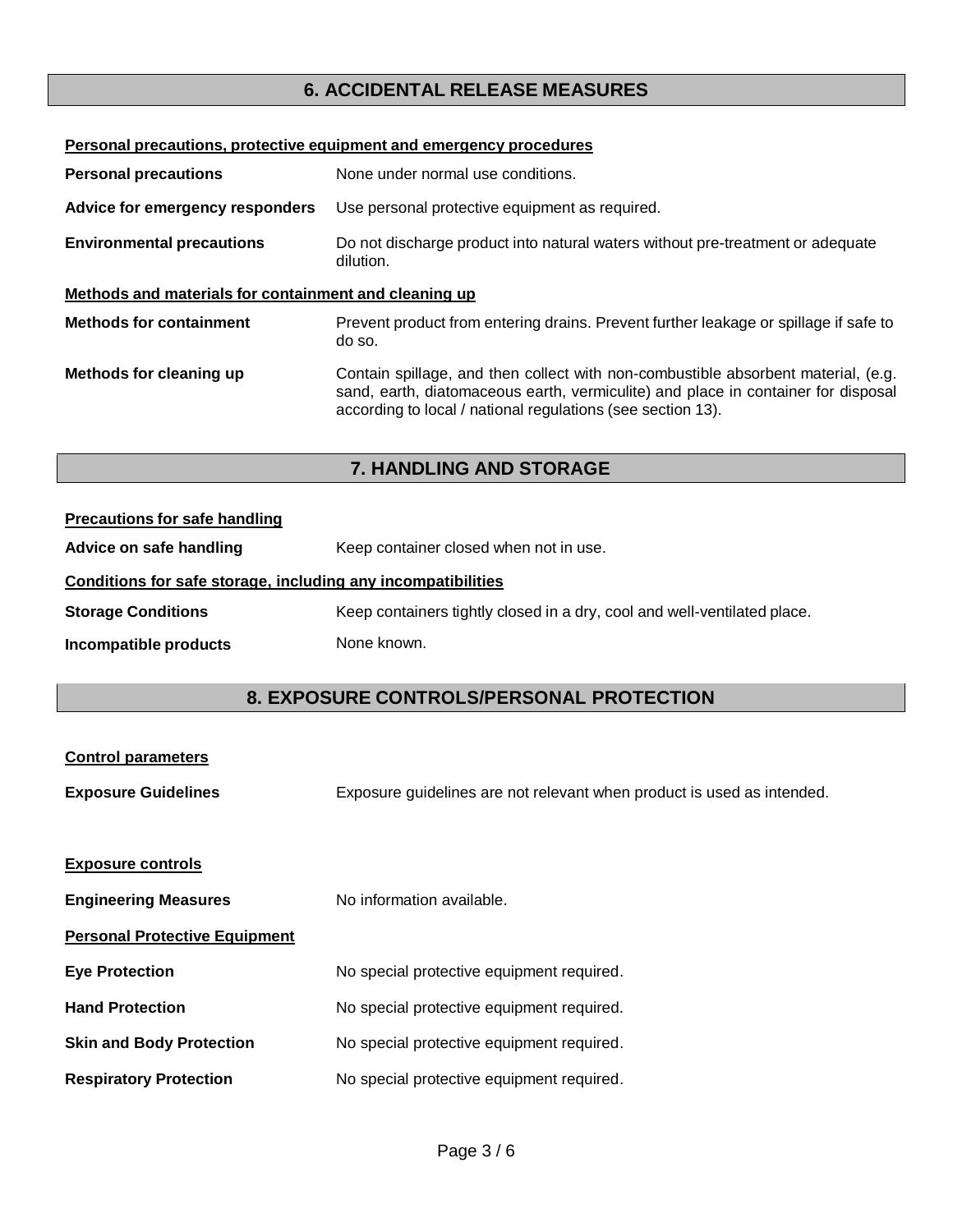| Appearance                                                      | Smooth semi-viscous lotion / white to off-white                          |
|-----------------------------------------------------------------|--------------------------------------------------------------------------|
| Odor                                                            | Characteristic                                                           |
| <b>Odor threshold</b>                                           | No information available                                                 |
|                                                                 |                                                                          |
|                                                                 |                                                                          |
| Property                                                        | <b>Values</b>                                                            |
| pH value                                                        | $5.0 - 6.0$                                                              |
| <b>Specific gravity</b>                                         | $0.99 - 1.01$                                                            |
| <b>Melting/freezing point</b>                                   | No information available                                                 |
| <b>Boiling point/boiling range</b>                              | > 100 °C / > 212 °F                                                      |
| <b>Flash point</b>                                              | No information available                                                 |
| <b>Evaporation rate</b>                                         | No information available                                                 |
| Flammability (solid, gas)                                       | No information available                                                 |
| <b>Flammability Limits in Air</b>                               |                                                                          |
| <b>Upper flammability limit</b>                                 | No information available                                                 |
| <b>Lower Flammability Limit</b>                                 | No information available                                                 |
| Vapor pressure                                                  | No information available                                                 |
| <b>Vapor density</b>                                            | No information available                                                 |
| <b>Relative density</b>                                         | No information available                                                 |
| <b>Water solubility</b>                                         | Dispersible                                                              |
| Solubility in other solvents                                    | No information available                                                 |
| Partition coefficient: n-octanol/water No information available |                                                                          |
| <b>Autoignition temperature</b>                                 | No information available                                                 |
| Decomposition temperature                                       | No information available                                                 |
| <b>Viscosity of Product</b>                                     | No information available                                                 |
| <b>VOC Content (%)</b>                                          | Products comply with US state and federal regulations for VOC content in |
|                                                                 | consumer products.                                                       |

## **10. STABILITY AND REACTIVITY**

| <b>Reactivity</b>          | None under normal use conditions.        |
|----------------------------|------------------------------------------|
| <b>Stability</b>           | Stable under normal conditions.          |
| Hazardous polymerization   | Hazardous polymerization does not occur. |
| <b>Hazardous Reactions</b> | None under normal processing.            |
| <b>Conditions to Avoid</b> | None under normal processing.            |
| <b>Materials to Avoid</b>  | None in particular.                      |
|                            |                                          |

**Hazardous Decomposition Products** None under normal use.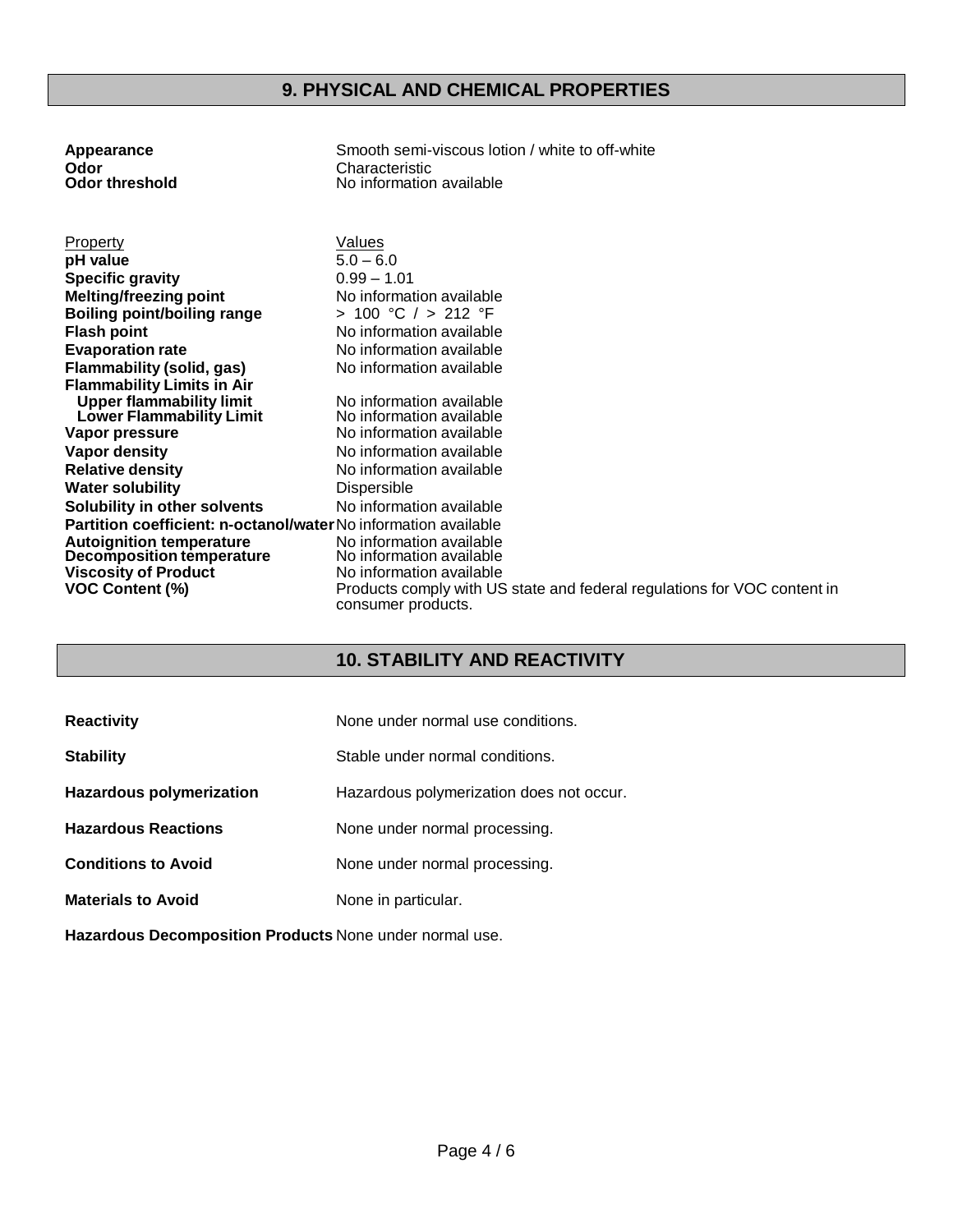## **11. TOXICOLOGICAL INFORMATION**

#### Product Information **Information on likely routes of exposure**

| No known effect.                                                                           |
|--------------------------------------------------------------------------------------------|
| No known effect.                                                                           |
| In case of accidental ingestion, drink one or two glasses of water. Induce                 |
| vomiting. If appreciable quantities are swallowed, seek medical attention.                 |
| Avoid eye contact.                                                                         |
|                                                                                            |
| Delayed and immediate effects as well as chronic effects from short and long-term exposure |
| No known effect.                                                                           |
| Discontinue use of the product and flush with water. If discomfort persists, seek          |
| medical attention.                                                                         |
| No known effect.                                                                           |
| No known effect.                                                                           |
| No known effect.                                                                           |
| No known effect.                                                                           |
| No known effect.                                                                           |
| No known effect.                                                                           |
| No known effect.                                                                           |
| No known effect.                                                                           |
| No known effect.                                                                           |
| No known effect.                                                                           |
| No known effect.                                                                           |
| No known effect.                                                                           |
| No known effect.                                                                           |
|                                                                                            |

## **12. ECOLOGICAL INFORMATION**

#### **Ecotoxicity**

**The product is not expected to be hazardous to the environment.**

| Persistence and degradability    | No information available. |
|----------------------------------|---------------------------|
| <b>Bioaccumulative potential</b> | No information available. |
| <b>Mobility</b>                  | No information available. |
| Other adverse effects            | No information available. |

## **13. DISPOSAL CONSIDERATIONS**

#### **Waste treatment**

| Waste from Residues / Unused  | Disposal should be in accordance with applicable regional, national and local                         |
|-------------------------------|-------------------------------------------------------------------------------------------------------|
| <b>Products</b>               | laws and regulations                                                                                  |
| <b>Contaminated packaging</b> | Disposal should be in accordance with applicable regional, national and local<br>laws and regulations |